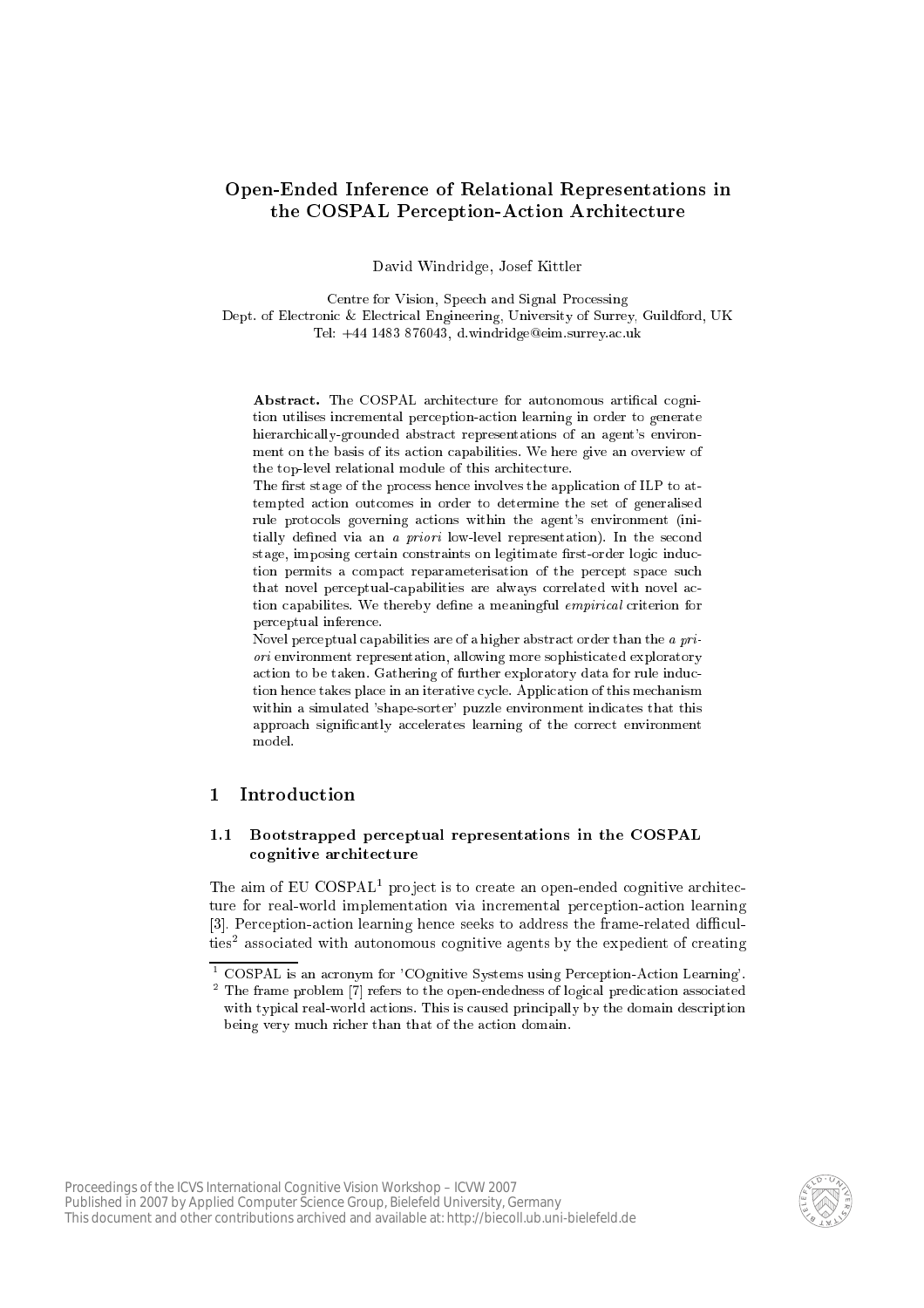perceptual representations *only* when they are capable of being differentiated by the agent's a
tions.

When, as in the COSPAL architecture, learning is open-ended (such that action competences can be built-up in a hierarchical fashion), the adoption of a perception-action paradigm ensures that the increasingly abstract and symboli representations at the top-level of the hierar
hy are always grounded in meaningful actions at the lower-level of the hierarchy. We thus spontaneously infer new per
eptual ategories in a manner that simultaneously allows for the continuous refinement of models in the objective domain, in a way that would pe paradoxical or ill-founded for non-perception-action learners". We term this ogia iz bootstrapping [1,21]

Ideally, we would like the higher-levels of representation to in
lude formal structural entities as well as the stochastic labels associated with the existing COSPAL visual and motorontrol systems. In this way, the system an infer appropriate per
eptual entities in omplex rule-based environments (for example, a game of hess), by autonomously alibrating the lower-levels of visual representation (such that, for instance, individual chess-squares and pieces are preferentially segmented out) on the basis of their significance for the inferred high-level action protocols (the rules of chess, in this case).

Our goal in the current paper is hence to implement an Inductive Logic Programming (ILP) module within the COSPAL architecture consistent with the ognitive bootstrapping ideal. This will involve an iterative three-stage pro ess involving: (1) Indu
tion of the logi
al rules underlying a
tion feasibility, (2) Remapping of the per
eptual variables to best represent the lass of legitimate a
tions, (3) A
tive exploration of the environment on the basis of this representation.

We will show that the gradual iterative refining of the percept space so as to best represent feasible actions inherently accelerates the process of learning the environment protocols, giving the randomised exploratory actions an increasingly 'intentional' character.

# 1.2 Experimental Instantiation Within the Shape-Sorter Environment

The test domain of the COSPAL ILP module is thus a simulated three-dimensional 'shape-sorter' puzzle. Here, variously shaped pieces can be positioned freely around the puzzle's surfa
e and also pla
ed within unique holes orresponding to their shape; pieces can also be stacked. The active agent embodied within this environment is a robotic gripper arm capable of positioning itself anywhere in the volume above the board and shapes.

The actions (representing the *a priori* motor space) initially available to the simulated COSPAL agent are thus limited to positional translations of the



 $\,$  without the perception-action relationship object-model errors can simply be subsumed by the perceptual inference.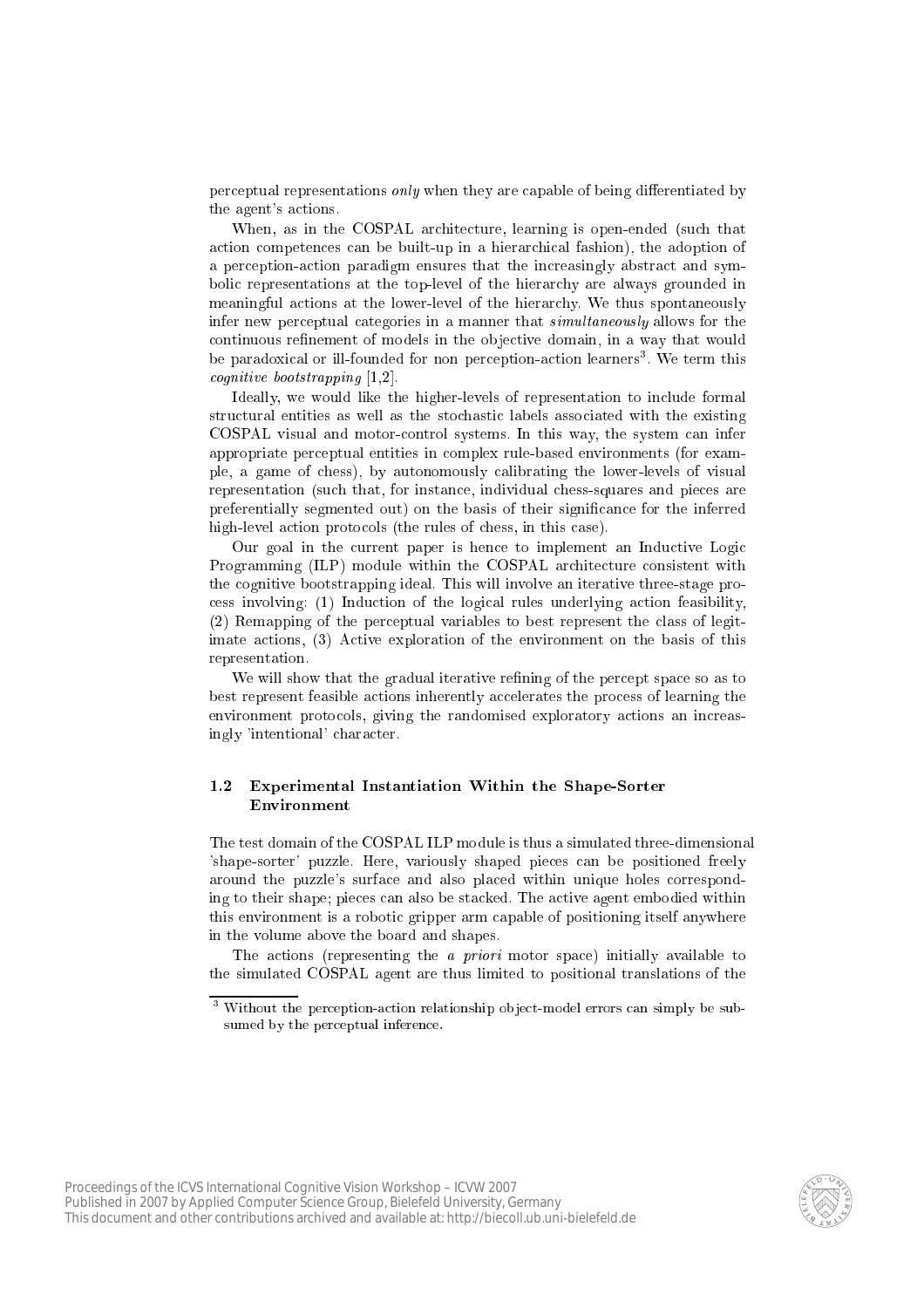gripping arm, whi
h is assumed to perform a 'grasping' a
tion at the starting position of the attempted translation and a 'releasing' action at the final position of the proposed translation (we thus, at this stage, eliminate the possibility of object *rotation*). Because of the perception-action equivalence, this a priori motor-spa
e orresponds exa
tly to the <sup>a</sup> priori per
eptual domain, whi
h is hence characterised as a discretised finite three-dimensional Cartesian space equipped with topological adjacency relations. Each discrete volumetric position is associate with a particular label (denoting occupancy by a particular class of ob je
t, though this on
ept is not yet representable by the agent).

Actions are consequently initially specified by the six-tuple instruction:

 $\langle move(x1, y1, z1, x2, y2, z2) \rangle$  indicating a transition from position  $(x1, y1, z1)$ to position  $(x2, y2, z2)$ , both defined by three-dimensional vectors.

The environment is initially modelled by the injective functional relationship between the Cartesian space  $(X, Y, Z)$  and the set of labels  $\{L\}$ . We will later seek to model the environment on the basis of *affordance*; the ability of the agent to permute this functional relationship. To do this we need to appropriately generalise the legitimate actions within this environment. Action *legitimacy* is hence determined in the most general and least environmentally-specific terms: by the success or failure of the action to do what was intended. Thus, we assess the legitimacy of the action 'move(x1, y1, z1, x2, y2, z2)' on the basis of its *stability* (the final state must not undergo further changes not induced by the agent) and its *utility* (the final state must be different than the initial state). The movement from  $(x1, y1, z1)$  to  $(x2, y2, z2)$  must hence involve the gripping and releasing of an object at a location *in which it is supported*. This can only happen if an (unencumbered) object exists at  $(x_1, y_1, z_1)$  and a free position exists at  $(x2, y2, z2)$ , with a supporting surface immediately below it - at  $(x2, y2, z2 - 1)$ on the assumption of a shape 'depth' of 1.

A supporting surfa
e is thus any one of the following entities: the puzzle, any other shape, a hole that does not match the moved shape, or a hole that *does* match the shape, but has a different orientation to that of the shape itself. (Positions are discretised so that partial overlaps between object and holes are not permitted '). The subset of the  $(|x1|\times |y1|\times |z1|)^2$  possible transitions within the a priori motor-space that are legitimately performable are the space approximately  $|shapes| \times |x2| \times |y2|$  in number.

Given that the *a priori* percept classes existing prior to cognitive bootstrapping are positional occupancy labels, where positional relations are determined by certain prior adjacency and topology relations, we also require a corresponding a priori structure capable of determining relations between the individual labels. These take the form of class and relationship predicates capable of distinguishing: positional occupancy labels, shape-labels, hole-labels, hole-shape label orresponden
es, and orientation labels (these are hen
e in addition to the



 $^\circ$  Obviously, a real physical shape-sorter puzzle would be more complex than simplified representation, permitting, for instan
e stable, but verti
ally-tilted states for the moved ob je
t; we are here attempting to ensure that legitimate transitions form a transparently closed class (a *group*, mathematically).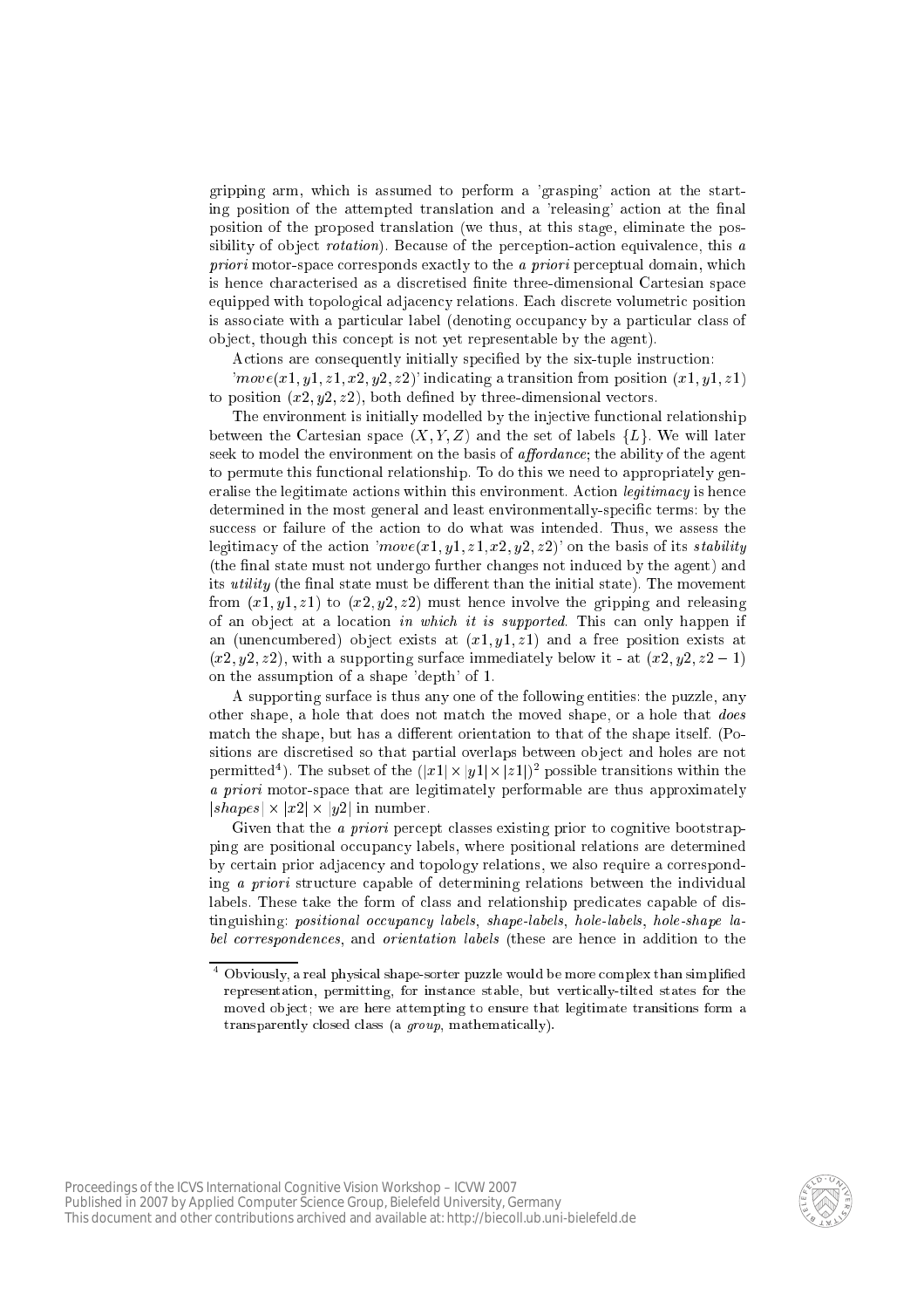$(x, y, z)$  adjacency labels associated with positional predicates). In specifying these predicates, it is important to appreciate that the prior perceptual structures have as yet no action-determined *meaning*; they act merely as label alloation fun
tions.

In implementing cognitive bootstrapping in this domain our aim is, firstly, the determination of the legitimate transition rules (ie, the object model), and secondly the remapping of the a priori percept states such that only the legitimate ation time communication and performance would be a communication would be a compared but maximally descriptive percept space in which all states are accessible by performable at the shall demonstrate that the space of the third desired that the space of the space of the sp is always of a higher-level of abstraction than the *a priori* space.

In alternating between per
eptual remapping and exploratory a
tion arried out *in terms of the inferred percepts* we shall hence also implement a particular instance of *active learning*  $[4]$ , and, as such, will expect to achieve significantly faster learning within the objective domain (which is to say, faster convergence on the legitimate action states).

We therefore now turn to a description of the implementation of the simulated experimental environment in logical terms, and follow this with a description of the use of inductive logic programming (ILP) for concept generalisation, allowing the remapping of existing percepts into a more compact space in which all proposed a
tions are assumed to be a
hievable.

# 2 First Order Logi
al Implementation of the Shape-Sorter

It is evident that an inferen
e system apable both of proposing novel exploratory actions and of evaluating their outcomes must be one of *generalisation*. Moreover, this generalisation is, at its highest level, inherently relational given the nature of the shape-sorter environment: sto
hasti generalisation is then limited to the lowest level of the per
eptual hierar
hy. For the present purposes, we shall assume ideal stochastic generalisation such that there is no ambiguity (and no redundancy) amongst the base perceptual classes (shape, position, etc). Our problem is thus purely one of *rule inference*.

Specifically, since the shape-sorter puzzle is protocol-based, our problem is the inference of action rules that are given in terms of general variables, for which a particular label constitutes a variable *instantiation*. We are hence implicitly considering a first-order logic system, in which a given move represents a logical  $p \cdot \circ p \cdot \circ \cdots \circ \circ \bullet \circ \cdots$  and the matrix of the logical contribution in terms of the logic  $\cdots$  and  $\cdots$ des
ribing the shape-sorter environment. This strongly suggests an implementation of the shape-sorter within an inductive environment such as  $PROLOG$ , within which the negation or affirmation of movement propositions with respect to the environment axioms is representable as a goal.



th the full implementation, rule inference is permitted to directly influence the the state of the state of the stochastic clustering of the lower hierarchical layer, such as by unifying clusters with identical logical relations in the manner of [5] (though the mechanism outlined in [5] does not undertake a comparable perceptual remapping phase).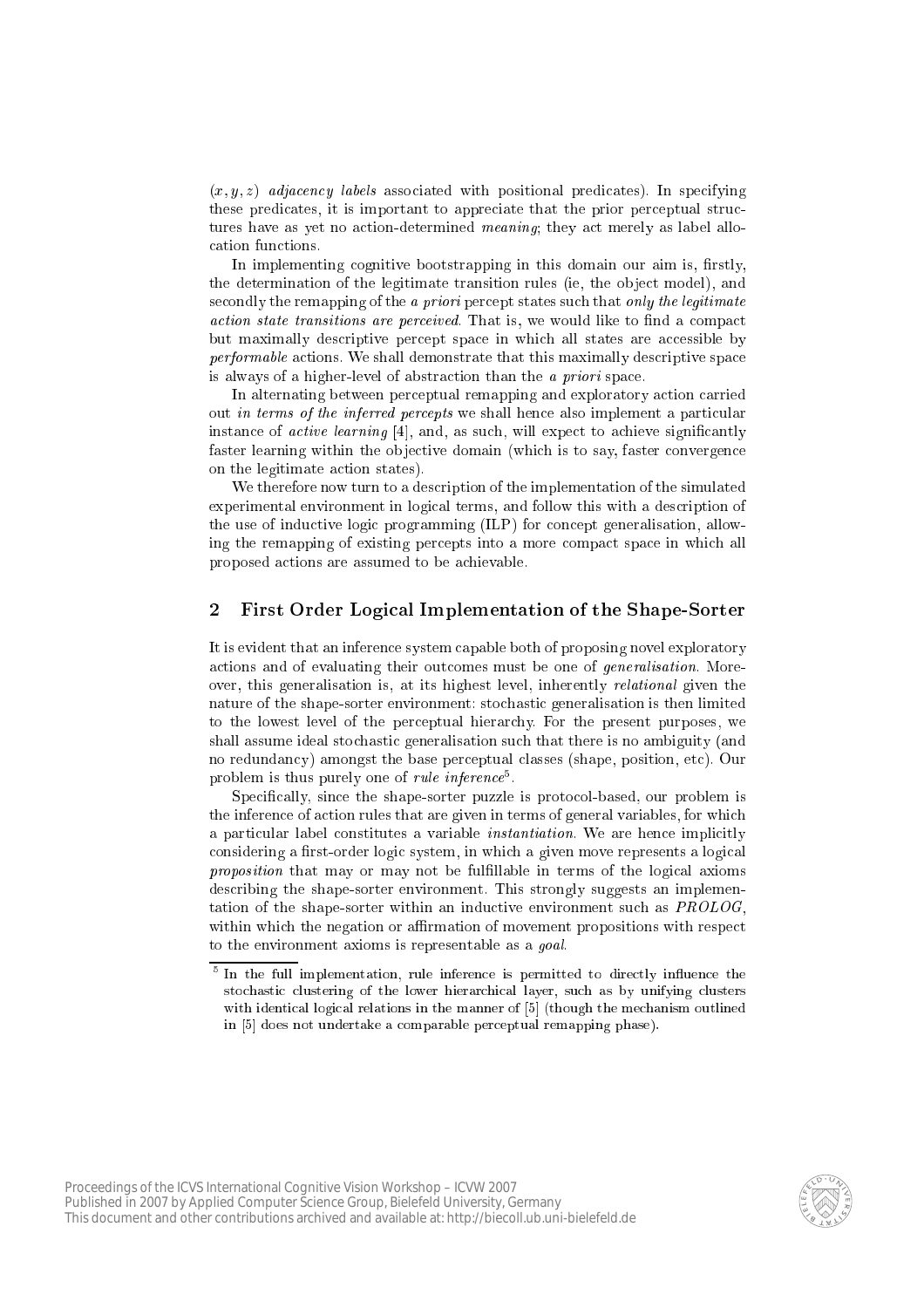We hence set out to define the shape-sorter puzzle in logical, rather physical terms, su
h that it be
omes possible to later use Indu
tive Logi Programming to infer the logical axioms defining the system given only a few specific exploratory instances. This, in essence, is to define a *semantic parser* for the shape-sorter puzzle in PROLOG.

# 2.1 PROLOG Implementation

We thus define the shape-sorter protocol in terms of the  $a$  priori cognitive ategories given earlier, whi
h we shall render as the PROLOG predi
ates:  $free\_position(X, Y, Z), is\_hole(X), hole\_shape\_match(A, B), orientation(X, O)$ and  $position(A, X, Y, Z)$  (where A and B represent entity labels, X, Y and Z represent *ordinal position labels*, and O is an *angle label*). We also introduce an elementary topological relation applicable to each of three ordinates indicating directional adjacency:  $inc_x(X1, X2)$ ,  $inc_y(Y1, Y2)$  and  $inc_z(Z1, Z2)$ , such that, for example,  $inc_x(X1, X2)$  is only satisfied when  $X2 = X1 + 1$ . (Angles and positions are hence both finite and discrete, being limited to 10 and  $120 = |X| \times |Y| \times |Z| = 3 \times 8 \times 5$  possibilities, respectively). Again, we emphasise that these predicates are labelled so as to assist comprehension; there are as yet no a
tion-determined meaning asso
iated with the terms. Criti
ally, these base percept categories have the potential to delineate higher-level concepts such as the space above an object A via concatenation, ie:  $position(A, X, Y, Z)$ ,  $inc_z(Z, Z1)$ , free position(X, Y, Z1) (though this is has not yet been made explicit: this will be the aim of perceptual remapping). The logical rules thus orrespond to the physi
al rules of the shape-sorter environment in an broadly intuitive fashion. The rules governing move legitimacy in this simplified shapesorter are thus rendered in PROLOG as the threelause sequen
e:

 $move(X1, Y1, Z1, X2, Y2, Z2)$ :  $-prosition(A, X1, Y1, Z1), inc_z(Z1, Z3), free\_position(X1, Y1, Z3),$  $free\_position(X2, Y2, Z2), inc\_z(Z4, Z2), position(B, X2, Y2, Z4), not (hole\_shape\_match(A, B)), not(A == B).$ 

 $move(X1, Y1, Z1, X2, Y2, Z2) :- position(A, X1, Y1, Z1), inc_z(Z1, Z3), free_{position}(X1, Y1, Z3),$  $free\_position(X2, Y2, Z2), inc_z(Z4, Z2), position(B, X2, Y2, Z4), is \textcolor{red}{\textbf{A}} pole(B), hole\_shape\_match(A, B),$  $orientation(A, O1), orientation(B, O2), not(O1 == O2).$ 

 $move(X1, Y1, Z1, X2, Y2, Z2)$  :  $-position(A, X1, Y1, Z1), inc_z(Z1, Z3), free\_position(X1, Y1, Z3),$  $position(B, X2, Y2, Z2), inc_z(Z2, Z3), free_{position}(X2, Y2, Z3), is hole(B), hole\_shape\_match(A, B),$  $orientation(A, O1), orientation(B, O2), O1 == O2.$ 

(with commas separating *simultaneously* satisfied logical constraint conditions, and distinct clauses separating *alternative* logical satisfaction constraints.)

#### 3 Inductive Logic Programming in the Shape-Sorter Domain

We now wish to construct a system capable of inferring a rule set such as the above from specific examples of exploratory moves along with their (positive or

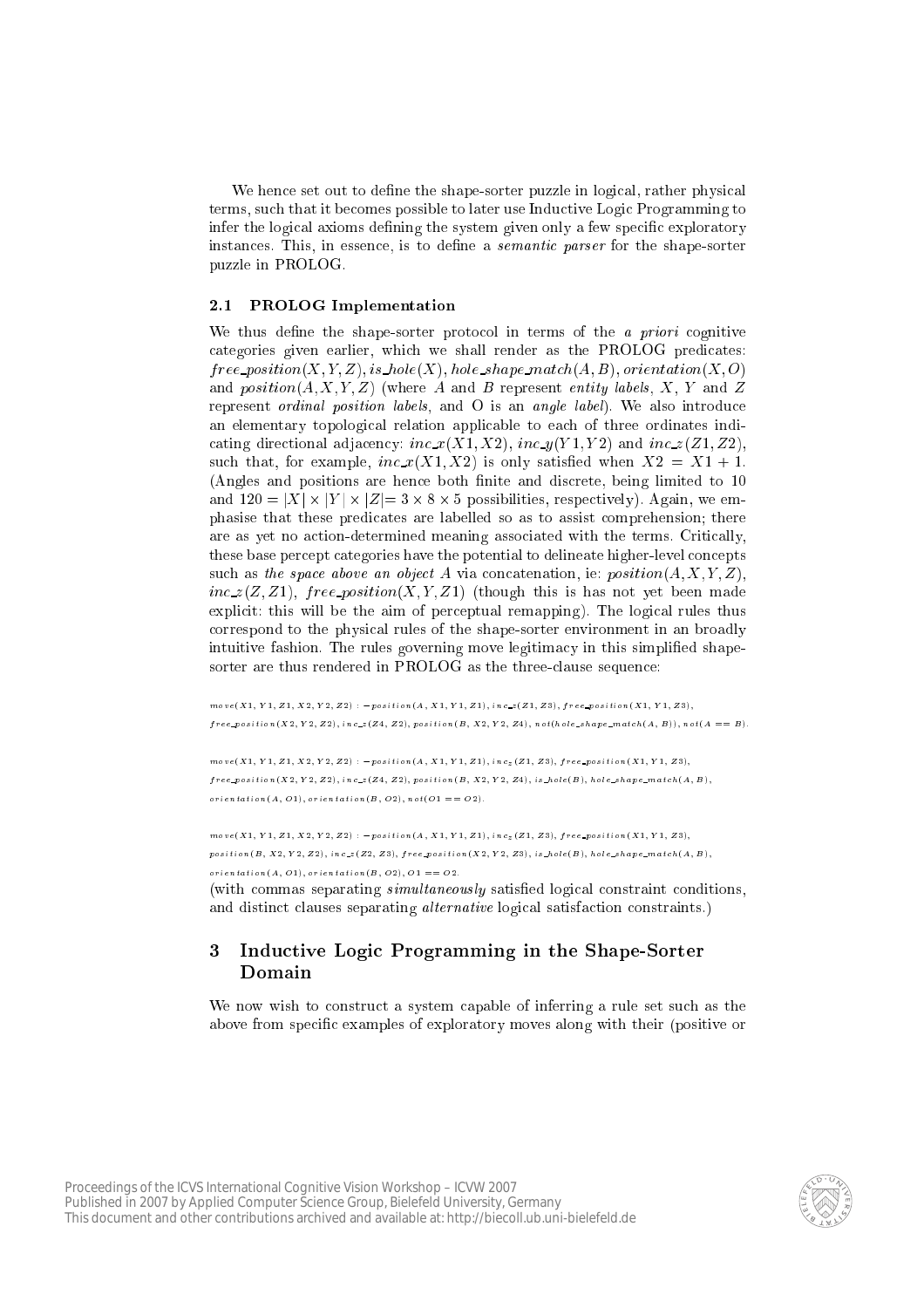negative) outcomes. Since we are in the domain of first-order logic, we are consequently interested in *Inductive Logic Programming* [6]. A natural implementation of ILP for our application is Muggleton's PROGOL. PROGOL operates by constructing the most specific clause of the first of the set of positive examples from which we wish to construct the general rule. The most specific clause is the concatenation of all true predication applicable to this positive example, selected from the range of possible 'body predicate' mode declarations. Predicates are then randomly pruned from this lause giving rise to a more generalised set of clauses which are tested both for their consistency with the negative examples and their compression of the positive examples. The most effective of these is then selected as background knowledge and used to remove redundant positive examples, after which the process begins again with the first of the remaining positive examples.

Thus, we intend to perform exploratory actions arising from cognitive bootstrapping within the simulated environment defined by the PROLOG rules given in se
tion 2.1, attempting inferen
e of them via PROGOL. For the urrent demonstrative purposes, rather than onsidering temporal sequen
es or multiple random instantiations of a single simple puzzle configuration, we shall, in obtaining our test data, opt rather to perform single actions on a fixed, but large and varied, puzzle configuration (slightly simplifying the form of mode declarations).

# 4 A
tive Learning Via Cognitive Bootstrapping in the Relational Domain

In seeking to simultaneously infer optimal object and percept models we shall hence implement a system of *iterative alternation* between the exploratory and the environmental (object-model) inference phases. Cognitive bootstrapping then stands as an *intermediary* between these two phases. Specifically, it takes the current environmental inferen
e (that is, the attempted inferen
e via PROGOL of the shape-sorter PROLOG rules when given the cumulative outcomes of all of the previous exploratory moves), and seeks to redefine the percept space in a manner appropriate to this newly-assumed environmental model. This remapped percept space then, in turn, suggests a new set of exploratory moves (in effect, the percept remapping *re-parameterises* the environmental model), thereby testing both the environmental and per
eptual hypotheses at the same time, while overcoming the potential paradox involved in their interdependent definitions. We now look at exactly how this perceptual remapping is achieved:

### 4.1 Remapping of the Percept Space

Suppose that the application of PROGOL to the cumulative exploratory data has given rise to the inference of a partially accurate rule. The following is a typical example of the sort of rule infered after four legitimate exploratory action examples have been ollated (along with very many more negative exploratory a
tion examples):

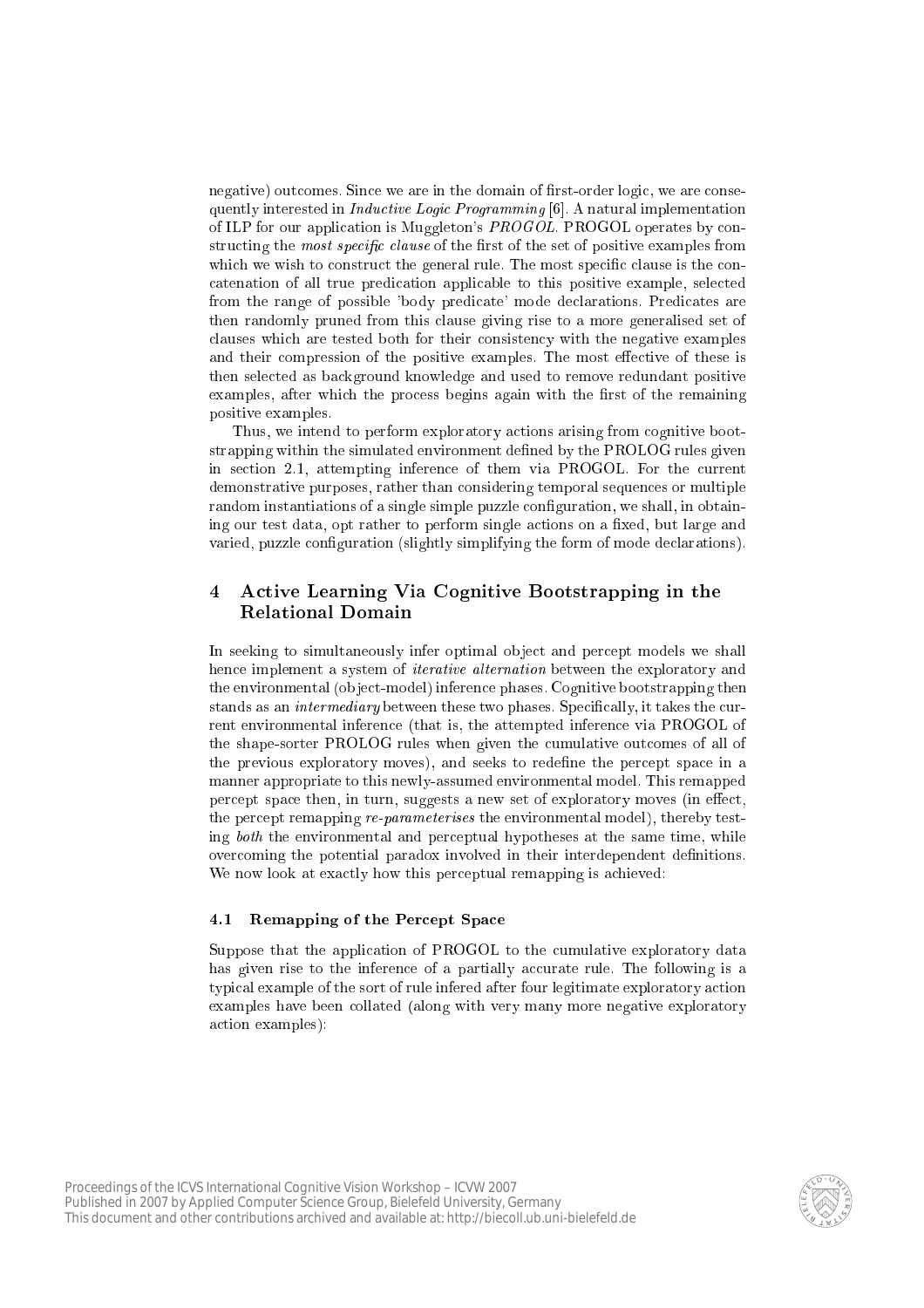$move(X1, Y1, Z1, X2, Y2, Z2)$ :  $-position(A, X1, Y1, Z1), inc_z(Z3, Z2), position(B, X2, Y2, Z3)$ . (This corresponds to the constraint that an object must be placed on top of another object) .

We notice that this rule has introduced three new variables  $(A, B \text{ and } Z3)$ beyond the existing six variables  $(X1, Y1, Z1, X2, Y2, \text{ and } Z2)$  used to specify the <sup>a</sup> priori motor-spa
e. As a onsequen
e of the nature of PROGOL, the predicate terms within the body of the above clause must declared with a spein the body output structure. In the the continues in the body continues are continued and the 'position' predicate is :  $\n-modeb(1, position(-entity, +xint, +yint, +zint))$ , indicating that for a given 3-D positional input, a *single* entity class object label is given as output. However, we have so specified the mode declarations that there is also a '*position*' predicate body mode declaration given with exactly opposite input/output stru
ture (whi
h an, if ne
essary, be dierentiated via an appropriate suffix). Furthermore, in consequence of the particular design of the shape-sorter logical protocols, this symmetry is common to all of the predicates that have both an input and an output (so that, for instance, an occupied position always defines a unique shape label, while a given shape label always defines a unique position). We have thus adopted a strictly *functional* definition of predi
ation within the mode de
larations.

This will not necessarily be the case within general logical environments; however, in the case of physical environments such as the shape-sorter this symmetry permits us to *invert* the input/output structure. Hence, visually rendering the clause  $I/O$  structure (as in figure 1) and reading the diagram from left to right, it be
omes apparent that the six initial input variables are mapped to two final output variables. Consequently, reading the vertex structure from right to *left* after having imposed opposite input/output structure in the individual predi
ates permits us to see that the lause stru
ture undergoes a transition from the two input variables  $A$  and  $B$ , to the six original variables. In so far as it is permissable to regard variable instantiations as *ordinates*, it is hence possible to re-parameterise the original six-dimensional space as a *two*-dimensional spa
e hara
terising the spa
e of possible moves. In doing so we have lost none of the posible instatiations of legitimate a
tions: we have merely removed all of the logical redundancy. This then is the proposed *percept* space, where we have, in hoosing the observables as fA and Bg rather than fX1; Y 1; Z1; X2; Y 2; and  $Z2$ , effectively re-conceived the percept space in the higher-level terms of objects and surjusts document thanks that it is a there is no profit it is the document redefine the six dimensional action space:  $move(X1, Y1, Z1, X2, Y2, Z2)$  as the two-dimensional space:  $move(A, B)$ . Randomised actions in the reconsituted perept spa
e are thus now of the 'put ob je
t A onto surfa
e B' type, as opposed to the 'move gripper from  $(X1, Y1, Z1)$  to  $(X2, Y2, Z2)$ ' type; that is, they are mu
h more 'intentional'. In algorithmi terms, this per
ept remapping is simply a case of establishing which of the newly introduced variables are non-nested with respect to the ensemble of sets of variables defined by the various predi-



This is in fact sufficient to correctly eliminate the vast majority of the ([x1]  $\times$  [y1]  $\times$  $|z_1|$ ) proposable transitions in the *a priori* space.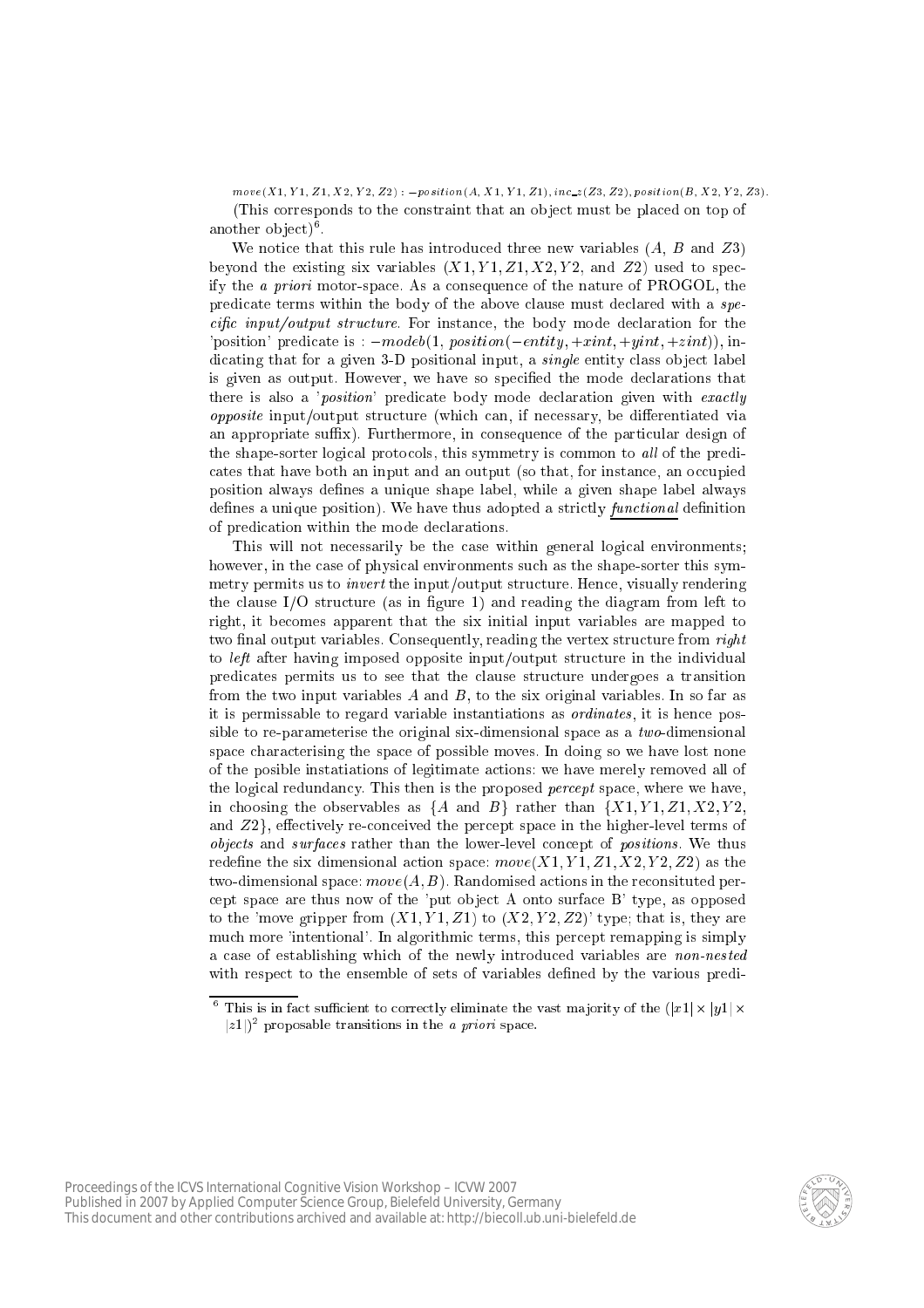

Fig. 1. Example schematic of clause structure.

ate groupings. This is the equivalent of determining whi
h of newly introdu
ed variables appears in only one of the predicate groupings when predicates with only input or output stru
tures are ex
luded: individual lauses are assumed to occupy separate spaces.

# 4.2 A
tive and Passive Exploratory Phases

While the above method might thus be expected to increase the speed of convergence on the final object and percept models, it is evidently possible that it can cause convergence on a local, rather than global minimum, represented by an accurately inferred *subset* of the totality of permissable moves. Hence, we shall alternate the ognitive bootstrapping phase with a random exploratory phase  $t$  mat makes  $n\sigma$  migh-level perceptual assumptions". The active phase thus, in eifect, acts to focus on those areas deemed permissable by the inferred rule such that data capable of falsifying it is obtained very much more quickly than would otherwise be the ase (PROGOL requires only one instan
e to falsify a hypothesis). The random phase then acts to collect data that is indicative of general environmental rules, of which the active phase is perhaps investigating only a subset. The combination of the two approaches hence produces an exploratory method apable of rapidly as
ending performan
e gradients, while at the same time undergoing random perturbations capable of finding alternative, perhaps more global, gradients to as
end.

As a calibration for the above method of alternation (which might be considered a primitive form of simulated annealing), we also provide a purely passivelearner in which PROGOL inference is applied only to random exploratory actions cumulatively derived from the *a priori* percept space  $(X1, Y1, Z1, X2, Y2, Y3)$ Z2). For both types of learner, 10 exploratory actions are undertaken at each iteration.



 $\,$  Note that there are potentially more efficient variants on this approach, such as embarking on a random exploratory phase only after active percept learning performance has reached a plateau (if some local criterion could be established to determine this, such as compressive capability with respect to the cumulative exploratory results). For this proof-ofon
ept demonstration, however, we opt for the most straightforward approa
h.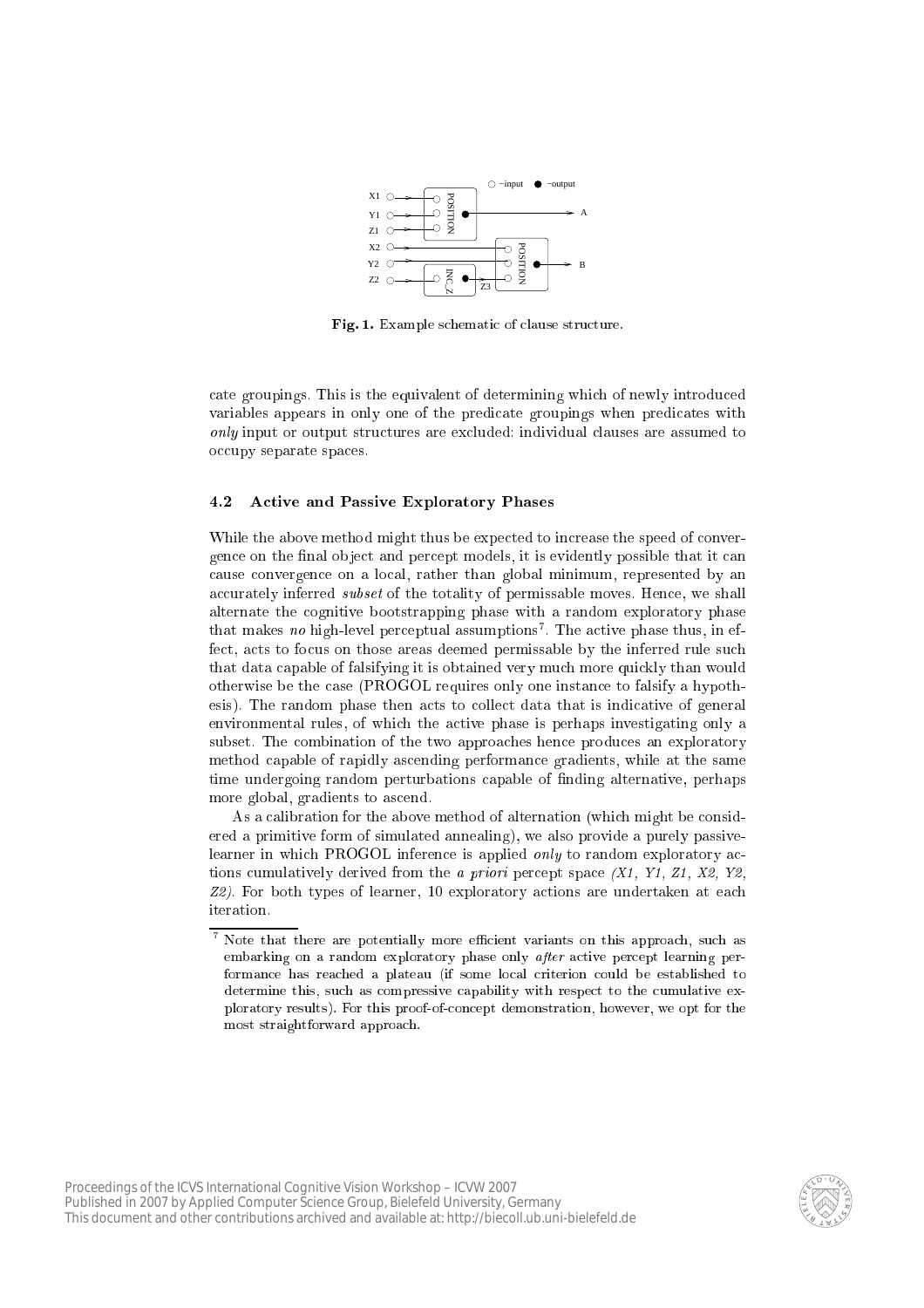# 5 Results and on
lusions

# 5.1 Experimental findings

We give the average result of ten output runs (commencing after an initial ruleinduction of 96% accuracy) in figure 2. The ratio of passive cycles to active cycles in the cognitive bootstrap learner is 5 to 1 (corresponding to 10 attempted actions during the cognitive bootstrap cycle followed by 50 actions during the random exploration cycle); this is compared with a purely passive learner. It is evident that the active learning procedure achieves convergence considerably faster than the passive learner, converging on a significantly higher accuracy figure at the extremity of the tested range.

Defining, more accurately, the respective absolute performance values on which the learners converge as the average performance value after they have ome within 1 per
ent of their maximum values, we see that the performan
e figures are 99.57 percent for the active learner and 99.28 percent for the passive learner.



Fig. 2. Accuracy vs iteration number for the cogntive boostrap and passive learners.

#### $5.2$ **Conclusions**

The outlined experiment has thus demonstrated how it is possible to build a relational perception-action learner for the COSPAL architecture capable of simultaneously optimising a per
ept-domain while optimising its model of the external world described in terms of these percepts. Thus, cognitive bootstrapping aims to creates a space of perceived action possibilities that are *always* (in principle) realisable, and where redundant action possibilities are eliminated